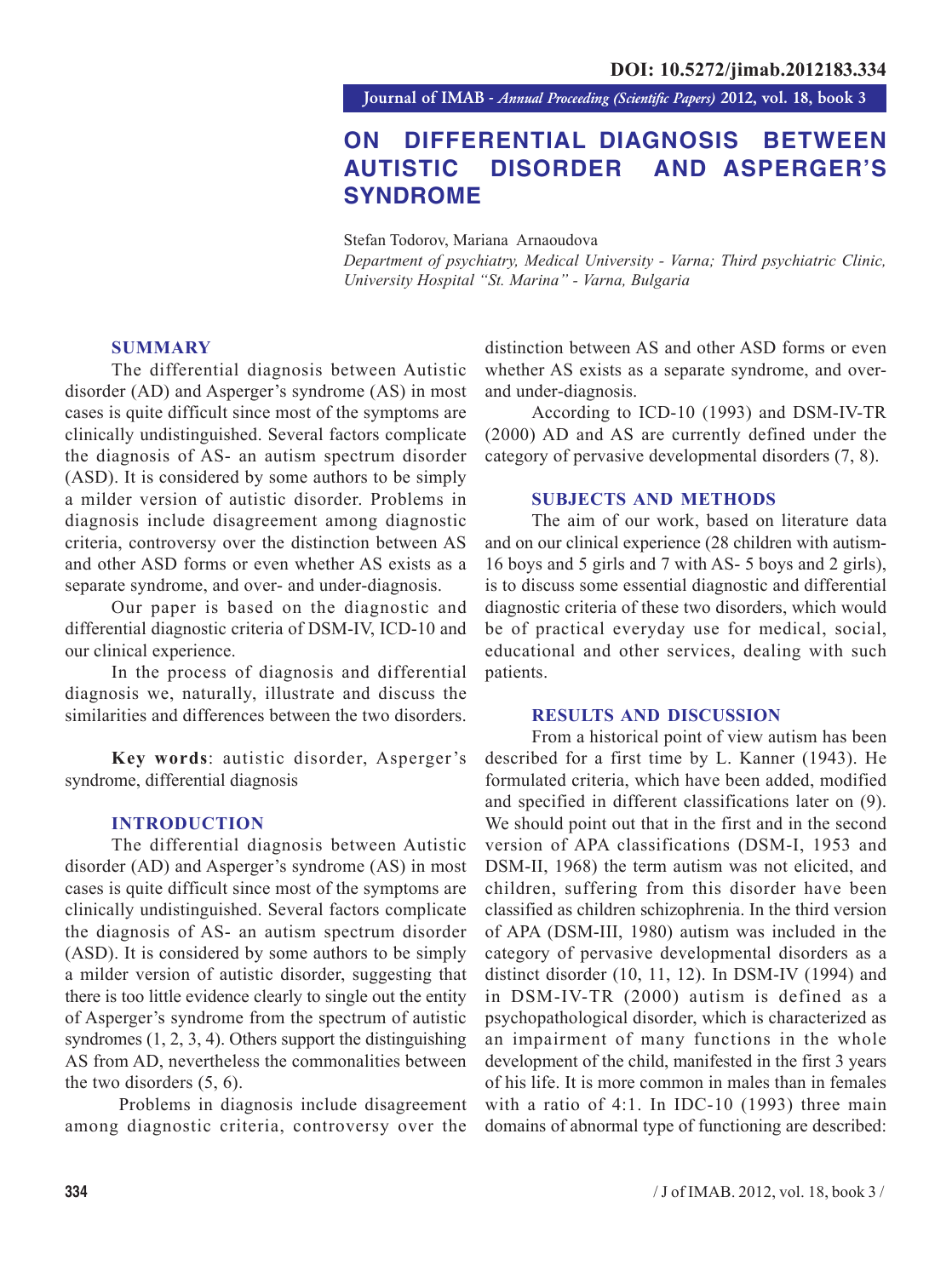of social relations; communications and behavior repertoire, which is confined and stereotyped.

The basic diagnostic criteria in contemporary classifications:

1. onset of the symptoms prior to age 3 years:

2. delays or abnormal functioning of social interactions;

3. qualitative impairment in verbal and nonverbal communications, including lack of emotional reciprocity;

4. delays or difficulties in development of cognitive functioning, a relative lack of creativity and fantasy of thinking processes;

5. rigid, repetitive, stereotyped patterns of behavior, interests and activities, manifested by the requirement of an unalterable order in a large range of everyday functioning.

Asperger's syndrome is named after the Austrian pediatrician Hans Asperger, 1944. He studied and described 4 children in his practice, who lacked nonverbal communication skills and had difficulties in social adaptation. He related this disorder to psychopathy with social isolation under the name "autistic psychopathy" (13,14).

For a long time his work remained unknown. The modern conception of AS came into existence in 1981, when L. Wing published series of examined patients with familiar symptoms and named the disorder "Asperger's syndrome". (1)Boys are five times more likely than girls to be affected by AS. (The syndrome is much more common in boys than in girls-5:1). It became standardized as a diagnosis in the early 1990's in ICD-10 (1994), DSM-IV (1994) and is currently defined under the category of pervasive developmental disorder, being an important matter research and discussion  $(15, 16)$ 

Asperger's syndrome is distinguished by a pattern of symptoms, rather than a single symptom. It is characterized by qualitative impairment in social interaction, by stereotyped and restricted patterns of behavior, activities and interests. The differences from AD are the lack of clinically significant delay in cognitive development or general delay in language and onset after 3 years of age.

In all of the seven AS patients, diagnosed and observed by us, the disorder appeared after 3 years of age and no delay in cognition and language was registered. The lack of demonstrated empathy was possibly the most dysfunctional aspect of AS patients. Individuals with AS, like autistic ones experience difficulties in basic elements of social interaction, because they are insufficient to recognize the signals, reactions and feelings of others. Other important feature is the delay in motor development. They begin to walk later, have difficulties in performance of everyday activities (dressing, washing, grooming, using cutlery), have difficulties in education, although their relative normality of intelligence and language. Like autistic children they dislike any changes in routines. People with AS often display behavior, interests, and activities that are restricted and repetitive and are sometimes abnormally intense or focused. Any changes make them nervous, even aggressive. They have heightened sensitivity and become over stimulated or even aggressive by loud noises, lights, crowds or strong tastes or textures.

As we mentioned before, children with AS do not have a delay in their intellectual development and speech. Nevertheless, language acquisition and use is often atypical.

Individuals with AS may collect volumes of detailed information on a relatively narrow topic, that is of interest only for themselves. Pursuit of specific and narrow areas of interest is one of the most striking features of AS Sometimes they provoke real surprise with their knowledge and the ability to commit to memory knowledge in mathematics, music, arts, geography, spatial orientation. Their expertise, an unusual sophisticated vocabulary of vocabulary, and formal speech patterns make them seem like "little professors." In this context, we would like to underline that not all autistic children have an intellectual retardation. Information is for about 70-75% of them (17). Others, that don't have such a problem, are considered as high level AD. Intellectual and language retardation was registered in 17 of diagnosed and observed AD children.

People with AS may not be as withdrawn around others as autistic ones; they approach others, even if awkwardly. They are looking for attention, able to speak for hours on questions and problems of importance only for them.

# **CONCLUSION**

A crucial distinctive point between AD and AS appears to be the level of cognitive function and the time of onset. Autistic disorder begins before 3 years of age and cognitive functions are impaired, while AS is most commonly diagnosed between ages four and